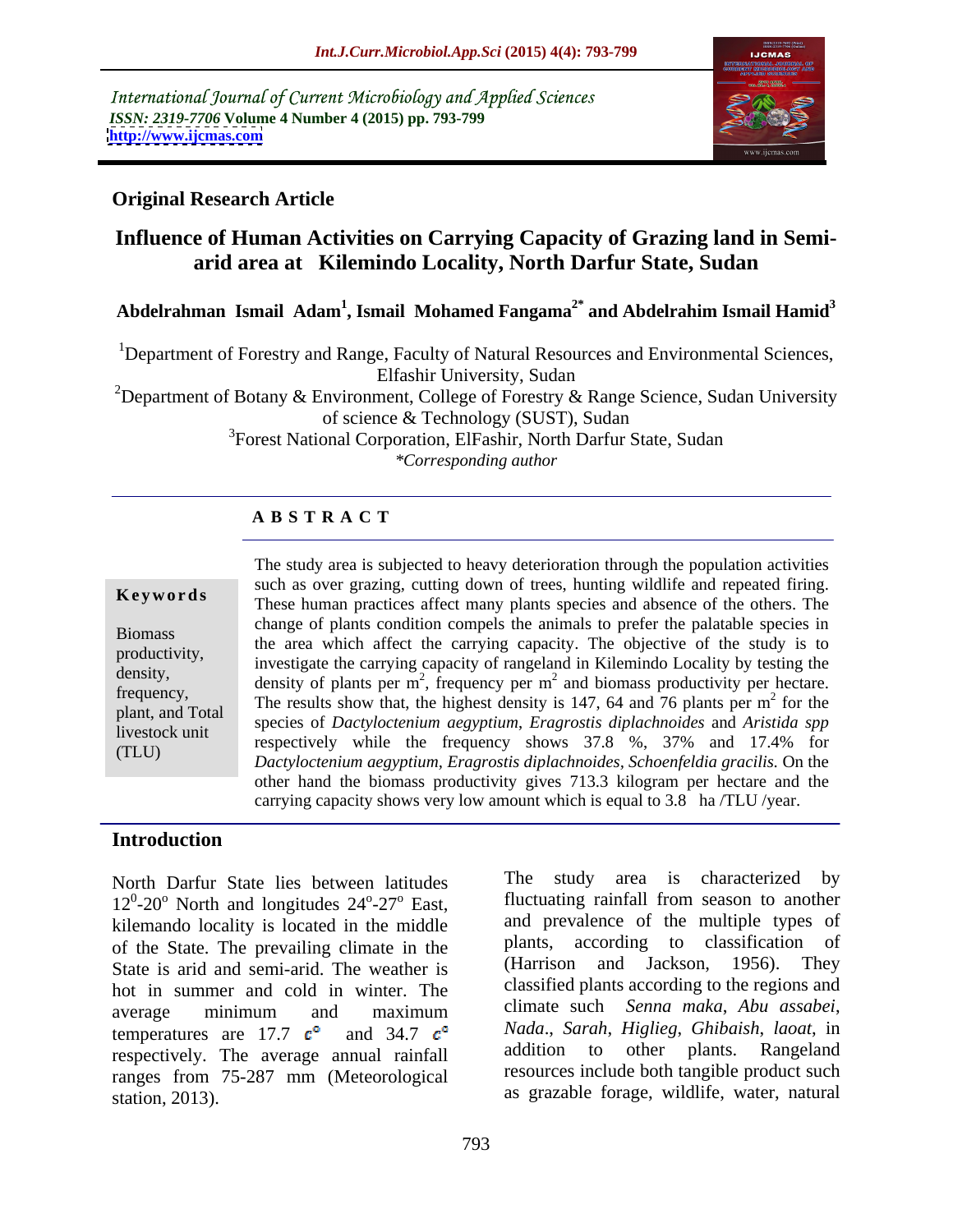other products (Tuller, 1991). The use of rangeland is generally coupled with the use of other types of grazing land and most range livestock and many big game animals **Problem** use multiple source of grazing capacity to

Density (D) is defined as the number of has deteriorated and diminished by means of either individual species or a group of less appearance of many plant species and species of plants per area (Cooper, 1959) absence of the others. Under this situation and is determined by counting the number of animals in the area mainly camels, goats and plants in quadrates. Frequency is the sheep were compelled to adapt to the new percentage of total quadrates containing at range condition through changing their least one rooted individual of a given preference to select their preferred plant species. Relative frequency (R.D) of one species and definitely the carrying capacity species is percentage of total plant is changed. frequency. Biomass usually refers to the weight of organisms present at the time of The objective of the study is to assess the measurement (Society for Range carrying capacity through investigating the Management, 1989). Biomass of grassland density, frequency and biomass productivity vegetation refers to above-ground caused by the change of the environmental herbaceous material, commonly referred to as 'dry matter (DM) yield. Research workers and managers of grassland vegetation are **Materials and Methods** interested in this to determine the amount of available forage for animals. Vegetation **Measurement in the field Sampling design** biomass is important also for assessment of grassland or rangeland condition (Mannetje, Sampling was carried out by locating  $2 \text{ km}^2$ 2000). Carrying capacity is defined as the maximum stocking rate possible which is consistent with maintaining or improving was conducted in 2013 during the late rainy vegetation or related resources. It may vary season (seeds set stage). In each plot, four from year to year on the same area due to transects of 500 m length were constructed fluctuating forage production. Stocking rate is defined as the number of specific kinds and classes of animals grazing or utilizing a unit of land for a specified time period. It may be expressed as animal unit months or

beauty, recreational opportunities, mineral, animal unit days per hectare (ha). The energy supplies, areas for the ecological carrying capacity is determined on basis of study of natural systems total forage biomass production and amount (Busby,1987).Vegetation is used as forage of feed requirement per animal unit. and cover for livestock and wildlife species, Carrying capacity is usually determined by in addition to that, rangeland provide open using the proper use factor (PUF) of 50% in space, water, wood fuels and numerous which only one half of forage biomass animal unit days per hectare (ha). The carrying capacity is determined on basis of produced is considered as available for grazing (Darrag, 1996).

## **Problem**

meet their requirements (Valentine, 1990). The study area is influenced by practices **Density and frequency** extracting down of trees, hunting and repeated came out by human such as over grazing, firing, due to these practices the grazing area is changed.

condition in the area.

## **Materials and Methods**

Sampling was carried out by locating 2  $km^2$ 2 plot in the two sites of open rangeland, South and North of Kilemindo. The study and these steps are carried out as follows:

- The loop method (Parker and Harris, 1959) was used to measure botanical composition of the range. Each one of the eight transects, plant species, litter, rock,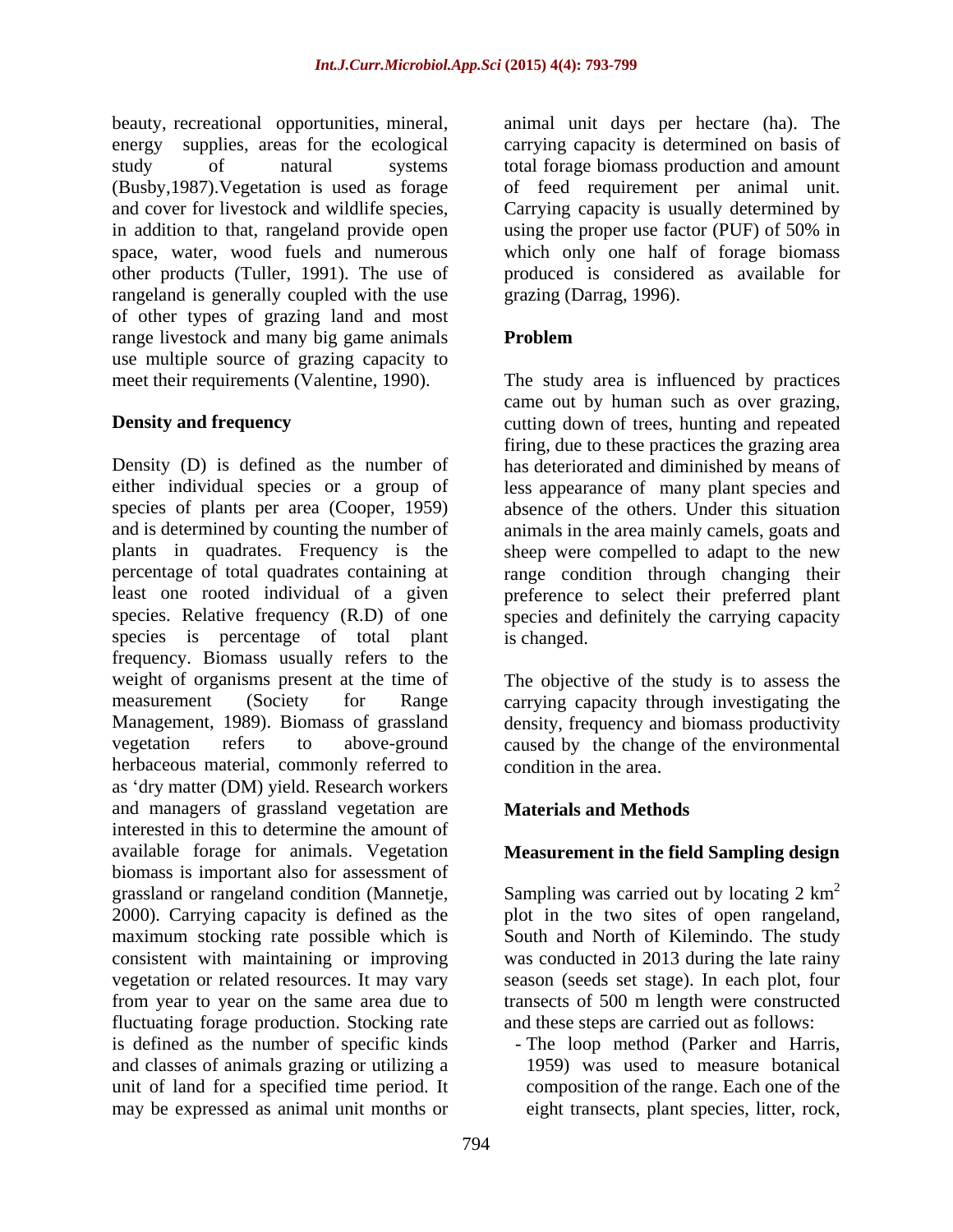- Plant composition %, bare soil %, litter %<br>and camel pellets %, were as follows:<br>**Result and discussion** and camel pellets %, were as follows:
- Plant composition % =<u>Total hits of plant</u>  $\times$  100<br>Total number of all hits **Plant density (Plant /m<sup>2</sup>) and Relative**
- 

- $37.8\%$ , 19.4% and 17.4% respectively.<br>- Camel pellets % = <u>otal hits of camel pellets</u> ×100
- 
- quadrates that contain at least one rooted
- plot were used to measure density and
- according to the daily requirement of a Tropical Livestock Unit (TLU) which is equivalent to  $(7.5 \text{ kg/day})$  as reported by<br> **Example 2000** ( Mustafa*et al,* 2000).
- Carrying capacity can be determined as according to (FAO, 1980). Carrying capacity was calculated as follows:-
- Carrying capacity = the desirable
- 

bare soil, and animal pellets were At each of the transects, 5 quadrates' of one recorded at every 1m interval using  $0.75$ " m<sup>2</sup> were placed at 100 m intervals, giving a loop. Data were recorded in a specified total number of 40 quadrates. Samples were sheet and the calculation was done as cut and air dried in the field, labeled and follows: then oven dried at 75<sup>o</sup>C for 48 hours and - their dry weight recorded.

## **Result and discussion**

### Total number of all hits **Plant density** (**Plant /m** ) and **Kelative**<br>density (%)<br>- Bare soil % = T<u>otal hits of bare soil</u> × 100 **Plant density (Plant /m**  $^{2}$  and **D**elative **) and Relative density (%)**

 Total number of all hits Plant density in the area was estimated by - Litter % = Total hits of litter ×100 *aegyptium*, *Eragrostis diplachnoides* and Total number of all hit *Aristida spp.* is high relative density being  $377$  plants/m<sup>2</sup> e.g. Dactyloctenium  $\frac{2}{2}$  a.g. Dectylectorium e.g. Dactyloctenium 37.8%, 19.4% and 17.4% respectively.

### Total number of all hits **Plant frequency an**d **relative frequency (%)**

- Density = The number of plants rooted Plant frequency and relative frequency  $(\%)$ within each quadrate is presented in table (2), the heist frequency  $\text{Frequency} = \text{The percentage of total}$  is (82.5%), *Eragrostis diplachnoides* individual of a given species.<br>Aristida  $\begin{array}{c} (57.5\%)$ , Schoenfeld  $\end{array}$   $\begin{array}{c} (37.5\%)$ , Brachiria - Fourty quadrates from the two samples  $\frac{error \cdot (32.5\%)}{1 - (20\%)}$  and Echinochloa frequency. The area were<br>frequency. The contribution of the area were The carrying capacity was calculated<br>Schoenfeldia gracilis (9%), Aristida<br>seconding to the delay negative of a Schoenfeldia gracilis (9%), Aristida persent include, *Dactyloctenium aegyptium* is (82.5%), *Eragrostis diplachnoides* (57.5%), *Schoenfeldia gracilis* (47.5%), *Aristida spp* (37.5%), *Brachiria erucifrmis* (32.5%) and *Echinochloa colona* (30%). When Plants with highest *Dactyloctenium aegyptium* ( 16.3%),*Eragrostis diplachnoides*(10.74%), *Schoenfeldia gracilis* (9%),*Aristida spp*(7.74%), *Brachiria erucifrmis* (6%).

### **Vegetation cover**

hectare/ animal unit/ year  $(ha/Au/Y)$  area in season 2013 was 80.3 % while in<br>season 2014 it shows 67.9 % of the total production / requirement of TLU will be written competied Mail to move North. The - Biomass estimation and the culture of the culture of the culture of the stape of the stape of the stape of the stape of the stape of the stape of the stape of the stape of the stape of the stape of the stape of the stape The measurement of plant cover in the study area in season 2013 was 80.3 % while in season 2014 it shows 67.9 % of the total area. This difference may be due to the crowd of animals in the area resulting from the conflict between Rezygat and Malia which compelled Malia to move North. The increase in farm areas by the rural people to cultivate Millet crop which is their staple crop has led to reduction of vegetation cover in the study area.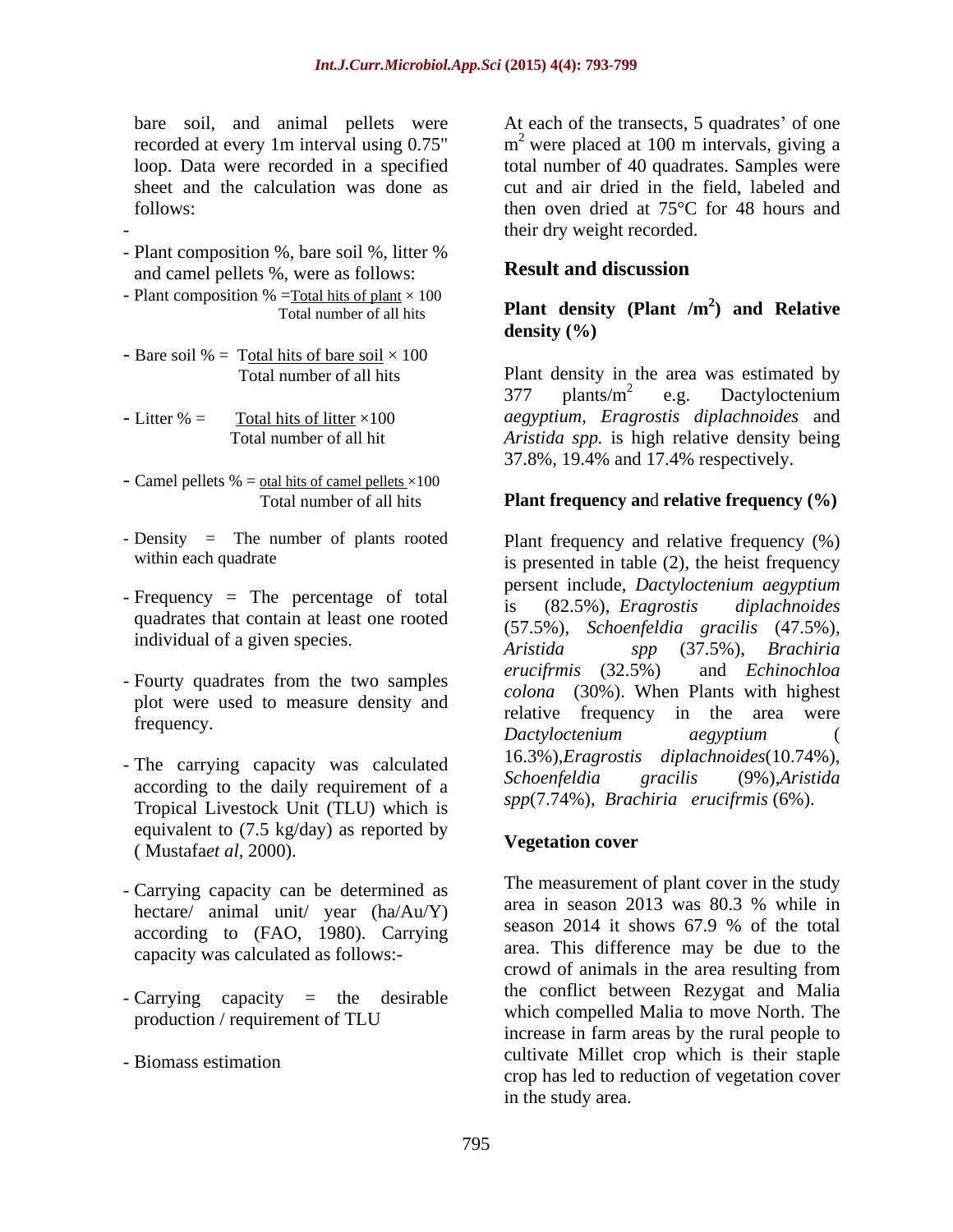| No    | Latin name                    | Local name     | D. $/m^2$       | R. D    |
|-------|-------------------------------|----------------|-----------------|---------|
|       | Alycicarpus glumaceus         | Um sibeha      | 1.3             | $0.2\,$ |
|       | Aristida spp                  | Gaw            | 76              | 17.4    |
|       | Dactyloctenium aegyptium      | Korieb         | 147             | 37.8    |
|       | Fimbristyls dichotomy         | Umfisyfesa     | $00\,$          | $0.0\,$ |
|       | Eragrostis tremula            | Bano           | $\overline{4}$  | 0.7     |
|       | Farsetia longisiliqua         | Aboadefir      | $00\,$          | 1.0     |
|       | Corchorus olitorius           | Molukhia       |                 | 0.4     |
| 8     | Mollugo noduavlis             | Sim elagrab    | $00\,$          | 1.0     |
| 9     | Polygala erioptera            | Marikh         |                 | 0,0     |
| 10    | Schoenfeldia gracilis         | Danabelnaga    | 22              | 7.0     |
|       | 11 Alusicarpu yaginalis       | Umngigirh      | $00\,$          | $0.0\,$ |
|       | 12   Eragrostis diplachnoides | Mohoya         | 64              | 19.4    |
| 13    | ___________                   | Aerkh elhalmey | $00\,$          | $0.0\,$ |
| 14    | Echinochloa colona            | Defra          | 37              | 10      |
| 15    | Indigofra aspera              | Leesan tair    |                 | $0.0\,$ |
| 16    | Tribulus terrestris           | Derassa        | $00\,$          | 0.1     |
| 17    | Syperus<br>rotundus           | seida          |                 | 1.1     |
|       | 18 <i>Ipomoea sinesisvar</i>  | Hamtout        |                 | 0.1     |
| 19    | Oxygonum atriplicifolium      | Um hamit       |                 | $0.0\,$ |
| 20    | Parkin Sonia aculata          | Sesaban        | $00\,$          | $0.0\,$ |
| 21    | Brachiria erucifrmis          | Umdaferteen    |                 | 2.5     |
|       | 22 Tripogon<br>minmus         | Fart arnab     |                 | $0.4\,$ |
|       | 23 <i>Justicia kotschyi</i>   | Nana           | $5\overline{)}$ | 1.6     |
|       | 24 Tephrosia uniflora         | Arkana         | $00\,$          | $0.0\,$ |
|       | 25 Zornia diphylla            | Sheliny        | $00\,$          | $0.0\,$ |
|       | 26 Aristida adscensionis      | Um hiraibu     |                 | 0.7     |
|       | 27 Senchrus biflorus          | Haskanit       | $00\,$          | $0.0\,$ |
|       | 28 Cassia italica             | snmka          | $00\,$          | $0.0\,$ |
|       | 29 <i>Urochloa trichopus</i>  | Hochst         | $00\,$          | 0.1     |
| Total |                               |                | 377             | 100%    |

# **Table.1** Plant density and relative density of seeds set stage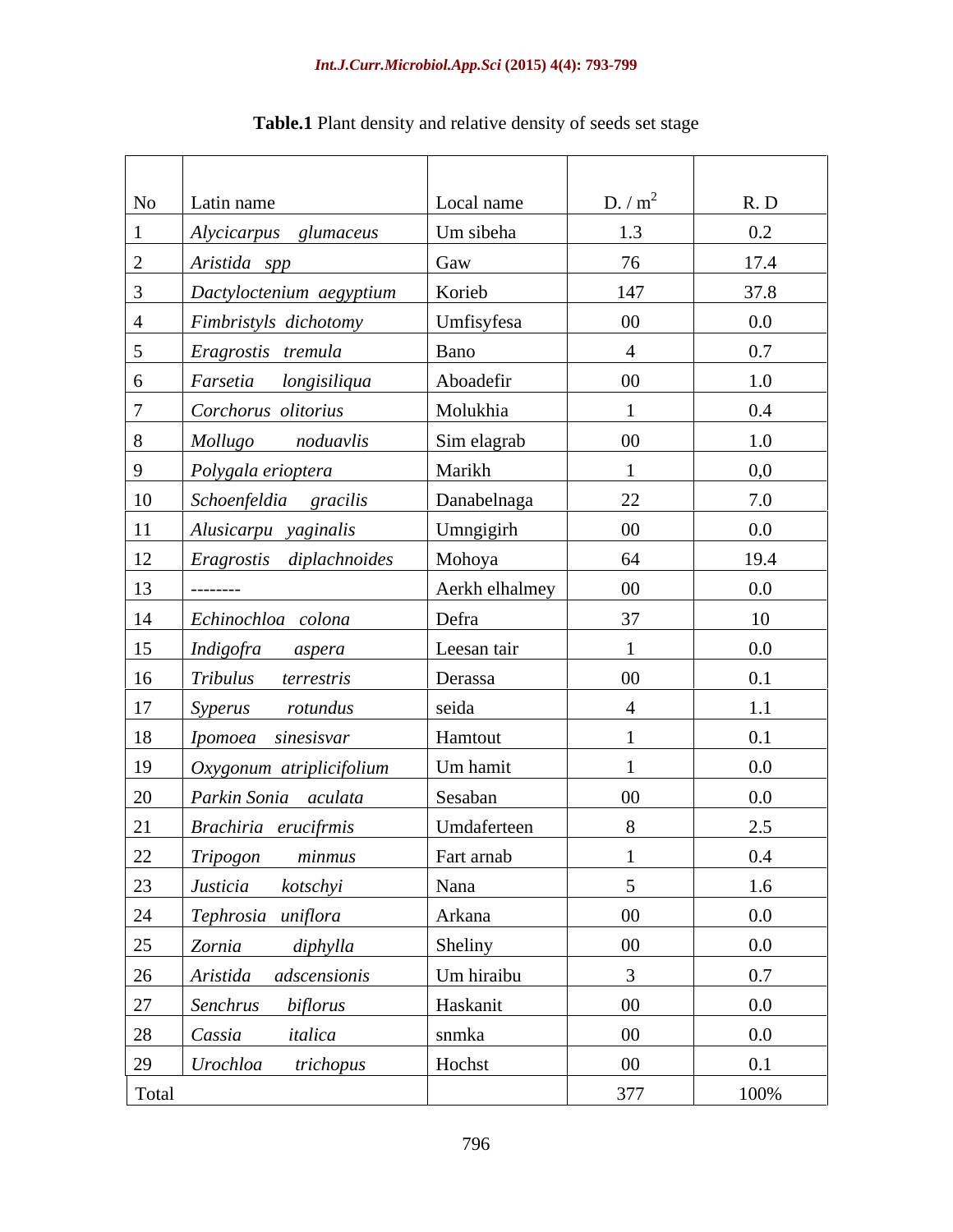| No.<br>Latin name                                    | Local name    | F.     | R. F             |
|------------------------------------------------------|---------------|--------|------------------|
| Alycicarpus glumaceus                                | Um sabiha     | 27.5   | 6                |
| Aristida spp<br>$\overline{2}$                       | Gaw           | 37.5   | 7.7              |
| Dactyloctenium aegyptium<br>$\mathbf{3}$             | koreib        | 82.5   | 16.0             |
| Fimbristyls dichotoma<br>$\overline{4}$              | Um Fisiysiat  | 2.5    | 0.9              |
| 5 <sup>5</sup><br>Eragrorstis tremula                | bano          | 27.5   | 6                |
| 6<br>Farsetia longisiliqua                           | Abo adefir    | 12.5   | 2.7              |
| $7\overline{ }$<br>Corchorus olitorius               | Molukhia      | 20     | 3.7              |
| 8 <sup>8</sup><br>Mollugo<br>noduavlis               | seam elagrab  | 10     | 2.1              |
| 9<br>Polygala eriotear                               | Marikh        | 5      | 1.8              |
| 10<br>Schoenfeldia gracilis                          | Danad elnage  | 47.5   | 9.0              |
| 11<br>Alysicarpus glumaceus                          | Um ngigirh    | 7.5    | 1.6              |
| 12<br>Eragrostis diplachnoides                       | Mohoya        | 57.5   | 10.8             |
| 13                                                   | Earg elhalmy  | 2.5    | 0.9              |
| 14<br>Echinochloa colona                             | Defra         | 30     | 5.7              |
| 15<br>Indigofra aspera                               | Leesan eltair | 2.5    | 0.9              |
| 16<br>Tribulus terrestris                            | Derassa       | 10     | 1.9              |
| 17<br>Syperus rotundus                               | Seida         | 12.5   | 2.4              |
| 18<br>Ipomoea sinesisvar                             | Hantout       | 12.5   | 2.3              |
| 19<br>Oxygonum atriplicifolium                       | Um hamit      | 5      | 1.0              |
| 20<br>Parkin Sonia aculata                           | Sesaban       | 2.5    | $0.6\,$          |
| 21<br>Brachiria erucifrmis                           | Umdfearteen   | 32.5   | 6.0              |
| 22<br>Tripogon minmus                                | Fart arnab    | 27.5   | 5.0              |
| 23<br>kotschyi<br>Justicia                           | Nana          | 22.5   | 2.0              |
| 24<br>Tephrosia uniflora<br>$\overline{\phantom{a}}$ | Arkana        | $\sim$ | 0.9 <sup>°</sup> |
| 25<br>diphylla<br>Zornia                             | Sheleny       | 2.5    | 0.4              |
| 26<br>Aristida adscensionis                          | Um hiraibu    | 2.5    | $0.4\,$          |
| 27<br>Cenchrus biflorus                              | Hasknit       | 2.5    | 0.4              |
| 28<br>Cassia italic                                  | Snamka        | 2.5    | 0.4              |
| 29<br>Urochloa trichopus                             | Hochst        | 2.5    | 0.4              |
| Total                                                |               |        | 100              |

# **Table.2** Plant frequency (%) and relative frequency (%) at seeds set stage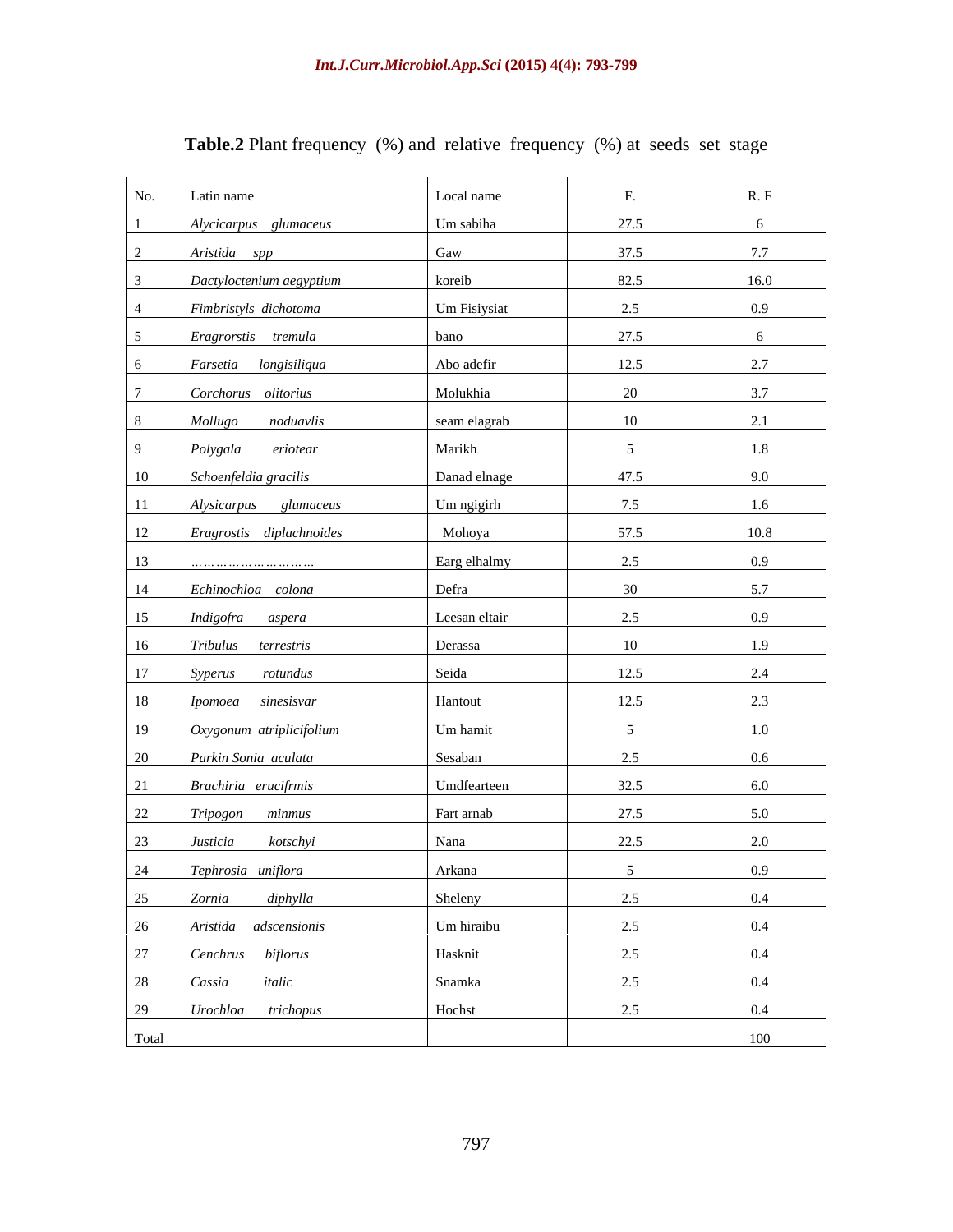| No Latin names                                       | Vern names   | $\rm P\%$       |
|------------------------------------------------------|--------------|-----------------|
| Dactyloctenium aegyptium                             | Koreib       | 27.8            |
| Aristida spp.                                        | Gaw          | 10 <sup>1</sup> |
| Echinochloa colona                                   | Defra        | 10.5            |
| Eragrostis tremula                                   | Bano         | 1.7             |
| Alycicarpus glumaceus?                               | Umsabiha     |                 |
|                                                      | Um ngigira   | 0.3             |
| Alysicarpusglumaceus ? Same<br>Schoenfeldia gracilis | Danab elnaga | $-11$           |
| Mollugo noduavlis                                    | Seam elagrab | 2.2             |
| Eragrostis diplachnoides                             | Mahoya       |                 |
| 10 Cyperus rotundus                                  | Seida        | 2.5             |
| 11 Tripogon<br>minmus                                | Fartarnab    |                 |
| 12 Tribulus terrestris                               | Derassa      | 2.6             |
| 13 Solanum<br>incanum                                | Gebien       | 0.8             |
| 14   Justicia kotschyi                               | Nana         | 4.4             |
| 15 <i>Ipomoea sinesis</i>                            | Hantout      | 1.1             |
| 16 Corchorus olitorius                               | Molukhia     | 1.4             |
| 17 Indigofera aspera                                 | Leesan tair  | 0.07            |
| 18   Farsetia longisiliqua                           | aboadefir    | 0.7             |
| 19   Cenchrus biflorus                               | Haskanet     | $\sim$          |
| 20 Unidentified                                      | C4??         | 0.07            |
| 21 Tephrosia sp.                                     | Herasha      | 0.9             |
| 22   Aristida adscensionis                           | Um hiraibu   | $0.4\,$         |
| 23   Brachiria eruciformis                           | Um daferteen | 3.38            |
| 24 <i>Urochloa trichopus</i>                         | Hochst       | 1.3             |
| 25 Tephrosia uniflora                                | Arkana       | 0.14            |
| 26 Zornia<br>diphylla                                | Sheleni      | 0.34            |
| 27 Trianthema portulacastrum                         | Turba        | 0.15            |
| 28 Zalya pentandra                                   | Raba         | 0.08            |

### **Table.3** Composition of herbaceous plant species at seed set stage

**Table.4** Biomass productivity and Carrying capacity at seeds set stage

| $\vert$ Mean productivity/<br>m<br>′ ≻ | Productivity/ $g /$<br>$\cdot$ m $^{-}$<br>$\sqrt{111}$ | $\sim$ $\sim$<br>-----<br>N <sub>1</sub><br>na.<br>1 L U<br>y vui | TLU/<br>/ hr<br>- па                                       |
|----------------------------------------|---------------------------------------------------------|-------------------------------------------------------------------|------------------------------------------------------------|
| $\sim$<br>.                            | 712.20<br>.<br>.                                        |                                                                   | .<br>$\mathbf{u}$<br>$\cup \cdot \overline{\phantom{0}}$ . |

Table 3 Grasses constitute 75.7 while forbs Biomass productivity at seed set stage in the only 24.4 in the study area. The species of study area is presented in table 4 for the highest relative composition were season 2013 alone it was 713.3 kg/ha. *Dactyloctenium aegyptium*(27.8%), *Schoenfeldia gracilis*(11%), *Echinochloa colona* (10.5%), *Aristida spp* (10%) and *Eragrostis diplachnoides* is 9% these results The results show that the carrying capacity refer to the preference index of the type of at seed set stage in the study area is only animals in the area. 0.27 TLU/h that means one animal unit

### **Plant composition % biomass Productivity (kg/hectare) Biomass Productivity (kg/hectare)**

### **Carrying capacity**